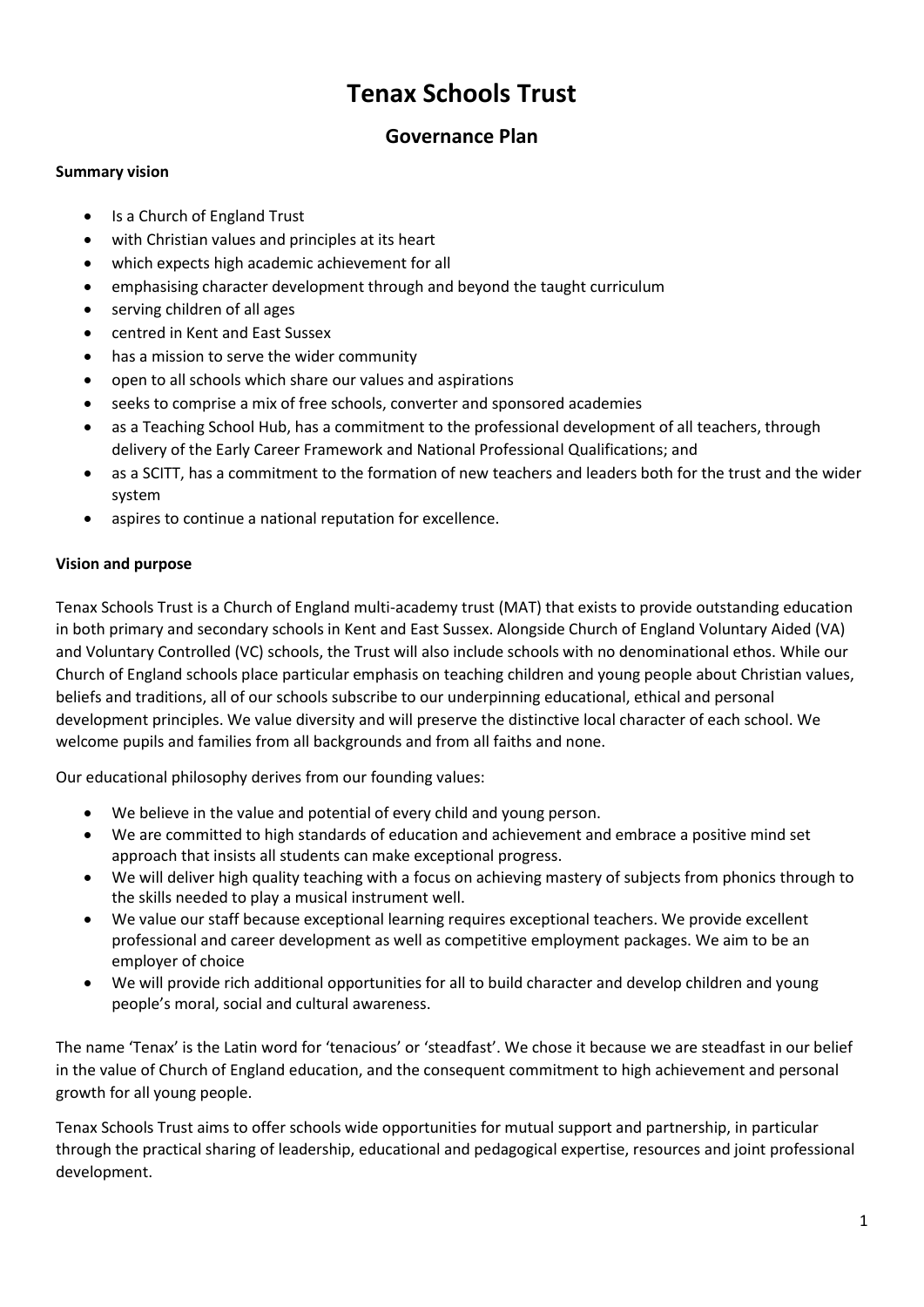The Trust supports its local governing bodies in their important role of working with the headteacher of each school to ensure high standards are maintained. Local governing bodies have a central role to play in preserving the identity of each school and building and maintaining strong links to the community it serves.

The Trust provides high quality professional development for governors and open and frequent communication with the Trust board, which carries ultimate responsibility for the performance of the Trust as a whole. We aim to relieve governors of routine or administrative responsibilities so that they can focus on the important part of their work: improving the experience for children and young people in their school.

Tenax Schools Trust operates across Kent and East Sussex. It has a close working relationship with both the Diocese of Rochester and the Diocese of Chichester, both of whom support the work of the Trust. Likewise, it collaborates with the local authorities of Kent and East Sussex in providing excellent educational opportunities for local children and young people.

The way in which the Trust is funded is transparent and all schools understand the way in which they benefit directly from the contribution they make to central Trust services. The Education and Skills Funding Agency (ESFA) allocation is based on pupil numbers and paid to each individual school. The schools make a contribution towards the Trust from that allocation. The enhanced buying power of a large trust is able to secure significantly better rates for many contracts and services than individual schools can procure.

## **A Members**

The Tenax Schools Trust is a charitable company (a company limited by guarantee and an exempt charity) which exists for the provision of education. It has five members:

- The Lord Bishop of Rochester (currently vacant following the retirement of The Rt Revd James Langstaff on 31.07.21) )
- The Archdeacon of Tonbridge (currently The Ven Sharon Copestake)
- The Area Dean of Tunbridge Wells (currently The Revd Douglas Wren) experienced school governor
- The Chichester Diocesan Board of Education (DBE) (corporate member; chair of DBE is The Rt Revd Martin Warner, Bishop of Chichester; DBE represented at local level by The Ven Dr Edward Dowler, Archdeacon of Hastings, an experienced Chair of governors (secondary), author and Oxford English graduate
- Lady (Jacqueline) Evans Chair of the Board of Trustees, experienced charity trustee and school governor, primary and secondary, and teaching experience in both primary and secondary

The Academies Financial Handbook (2020) summarised the role of members as follows:

"members have a similar role to the shareholders of a company limited by shares. The members are the subscribers to the trust's memorandum of association … and have the power to appoint trustees and remove these trustees … While members can also be trustees, retaining some distinction between the two layers ensures that members, independent of trustees, provide oversight and challenge. This is especially important in multi-academy trusts in which trustees are responsible for a number of academies. Members **must not** be employees of the trust."

In the Tenax Schools Trust the Members, acting corporately and by majority vote, appoint members of the Board of Trustees (and may remove any trustees appointed by them) and receive the Trust's Annual Report, including its annual accounts.

In addition, in accordance with the requirements of the Companies Act 2006, Sections 489 and 490, the Members ensure the Trust has legally appointed auditors.

## **B Articles of Association**

This document is the 'constitution' of the Trust. It is a legal agreement between the Members. Lodged at Companies House, which can only be varied by special resolution of the Members (a 75% majority). The Articles are available on the Tenax Schools Trust website.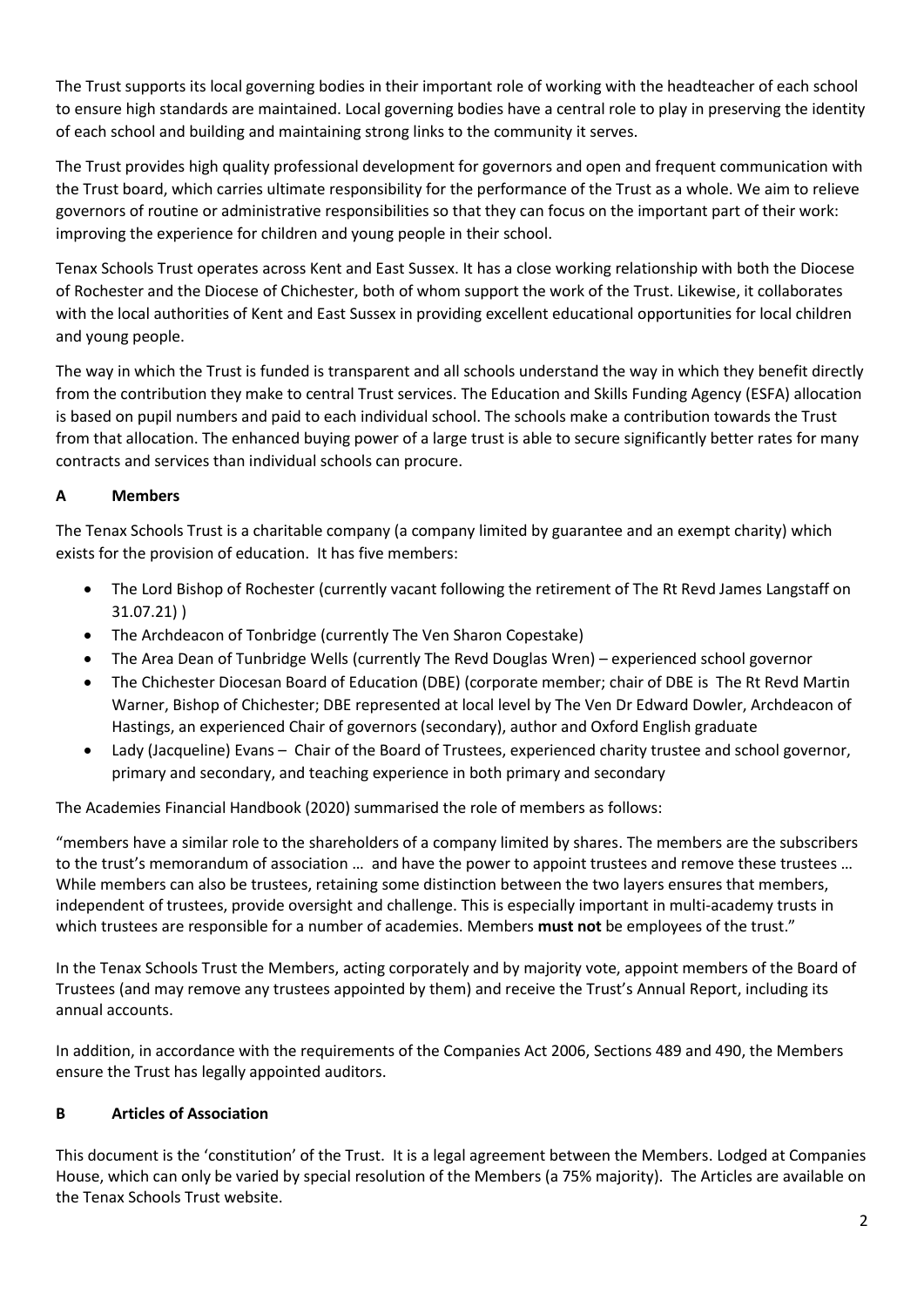### **C The Board of Trustees – overview**

Trustees constitute together the Board of Trustees. In some documents trustees are referred to as 'directors' – the terms are interchangeable, but within this Trust we use the term 'trustees' or the 'Board' to refer to the Board of Trustees.

The names of all trustees, with terms of office, must be lodged both with Companies House and the ESFA. The term of office for a trustee is 4 years.

There is no upper limit on the number of trustees but most academy trusts operate with between 9 and 12 trustees in total, the range within which the Tenax Schools Trust aims to work. No more than one third of Board may be employed by the Trust (Articles and DfE guidance). In addition to those trustees appointed by the members, the trustees may themselves co-opt up to two further trustees. All terms of office are four years. All trustees currently, apart from the CEO, are non-executive, in other words do not form part of the senior management of the Trust and are not employed by it. However, legally there is no difference in the level of responsibilities of non-executive trustees and trustees who have executive (or senior management) roles and are employed by the Trust.

The Board of Trustees elects its own chair annually, who may serve as a member.

The Board is held legally accountable for all aspects of the Trust's work, and in particular for ensuring that the terms of the Funding Agreements (FA) are fully met. They are also responsible for ensuring that the Trust complies with

- the Companies Act 2006 the Trust's obligations as a company limited by guarantee must be met;
- charity law the Trust's charitable objects must be observed and the obligations of the trustees as charity trustees must be met.

Specifically, the Board is accountable to the following bodies for the Trust's educational and financial performance:

- The Education and Skills Funding Agency (ESFA)
- The Department for Education (DfE), in particular through the Regional Schools Commissioner (RSC)
- Ofsted

#### **D The Company Secretary**

As a company limited by guarantee, the Trust has a company secretary. This role is fulfilled by the Chief Financial Officer (CFO). The responsibilities of a company secretary are in summary

- Ensuring trustee and member appointments are made according to the Articles
- Terms of office of trustees are adhered to
- Meetings are constitutionally convened and recorded
- Filing requirements at Companies House and the ESFA are met
- Statutory registers (of members and trustees) are maintained
- Committees have legal and constitutional terms of reference
- The trustees have appropriate assistance to discharge their obligations

Some of these functions are discharged through the Clerk to the Trustees, but the Company Secretary has the formal responsibility for ensuring they happen, so line manages the Clerk to allow this accountability to be discharged.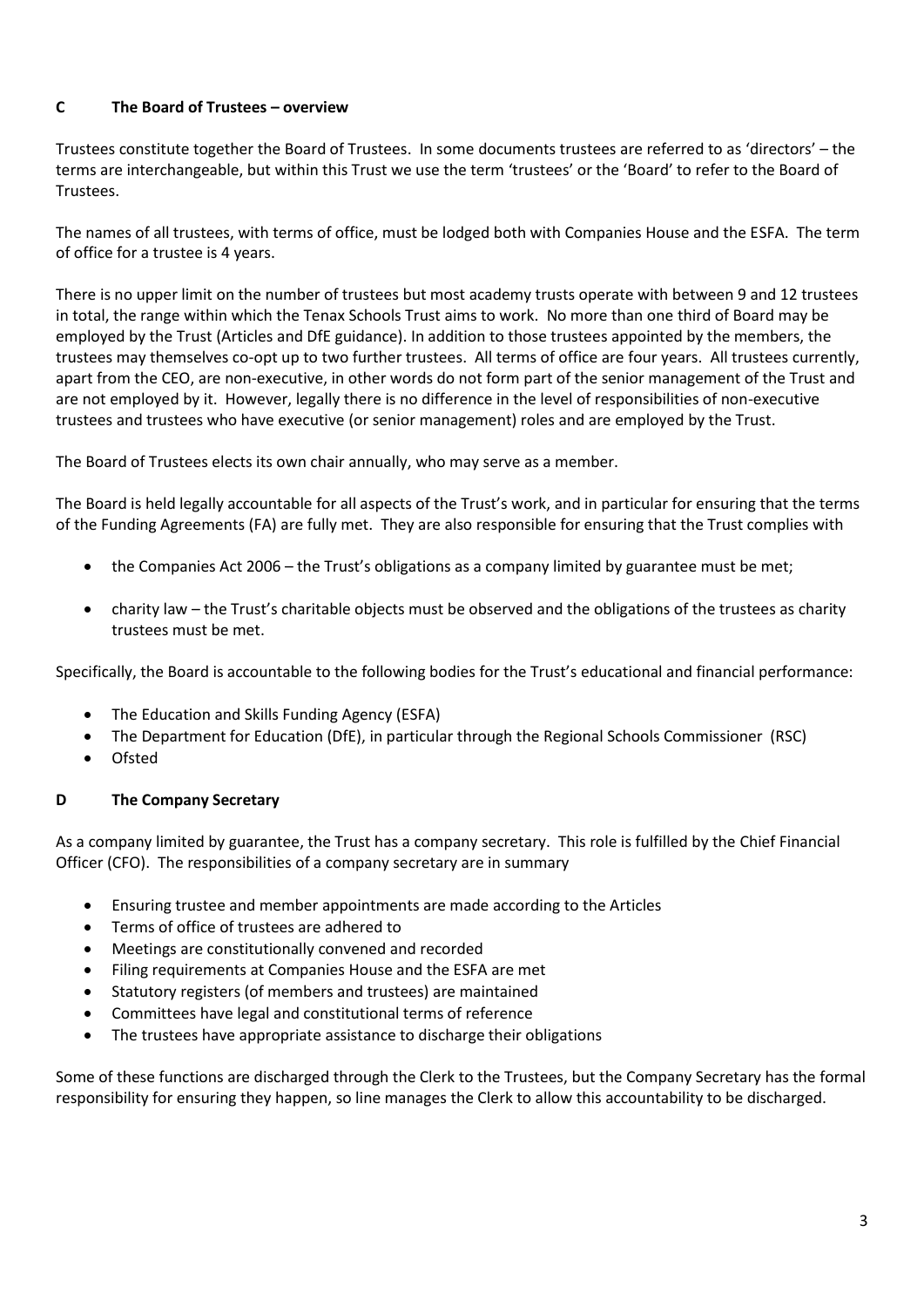#### **E The Board of Trustees – composition and functioning**

The Board comprises currently

| Lady (Jacqueline) Evans       | Appointed | Chair (education, charity, expertise)                             |
|-------------------------------|-----------|-------------------------------------------------------------------|
| Mr David Ralph                | Appointed | (Accounting, charity expertise)                                   |
| Mr David Godfrey              | Appointed | (Local and national government, strategy expertise)               |
| Ms Gillian Lloyd (Hargreaves) | Appointed | (Education and communications expertise, appointed 28.11.19)      |
| Ms Cherie Sargent             | Appointed | (Primary education and leadership expertise)                      |
| Mr Ian Bauckham               | Appointed | CEO and Accounting Officer                                        |
| Mr Matt Bedford               | Appointed | (Corporate, banking, finance expertise - via Academy Ambassadors) |
| <b>Mr Simon Curtis</b>        | Appointed | (Property and charity expertise)                                  |
| Mr Trevor Cristin             | Appointed | (Education expertise)                                             |

In addition, the Chief Financial Officer (CFO) and Company Secretary, Mrs Catherine Dottridge, attends all trustee meetings in a non-voting, advisory capacity.

New trustees are recruited from time to time. This is done in a transparent way through the publication on the Tenax website of a role description and an indication of the areas of specialist skill, experience or expertise the Board wishes to strengthen in the light of an audit of skills and experience. Interested individuals are invited to contact the Trust with an overview of their experience, for example in the form of a cv. Where it is felt by the members and/or the Board that there is a good match a new trustee may be appointed (by the members) or co-opted (by the Board). Under the Articles, Board co-options require the consent of the Rochester DBE and consultation with the Chichester DBE.

The Board of Trustees discharges its responsibilities through meetings 6-8 times per year which include all trustees, including the CEO, and the CFO in attendance. It receives reports from:

- The CEO summarising the achievements and challenges of the Trust against the Trust's programme development plan, and any strategic decisions the Trust faces
- All local governing bodies, comprising a year group by year group analysis of standards and updates on progress to development plan targets
- Trustees' Finance, Audit and Risk Committee with trust level financial reporting and a report available from the CFO
- Trustees' Education Committee summarising end of key stage anticipated performance at each termly data drop and performance against Ofsted criteria in each category
- Teacher Training and Development Committee
- HR Director summarising key activities as well as key HR measures of Trust
- CFO or delegate summarising risk compliance, governance, Health and Safety and Data Protection

#### **F The Accounting Officer role**

The CEO is also the Accounting Officer for the Trust, and as such has a range of legal responsibilities in particular for

- financial transparency and probity in the use and management of public money
- achieving value for money
- ensuring feasibility of plans and decisions
- annual financial reporting

along with a range of other duties defined by the DfE, including that relating to the Prevent duty and safeguarding more widely.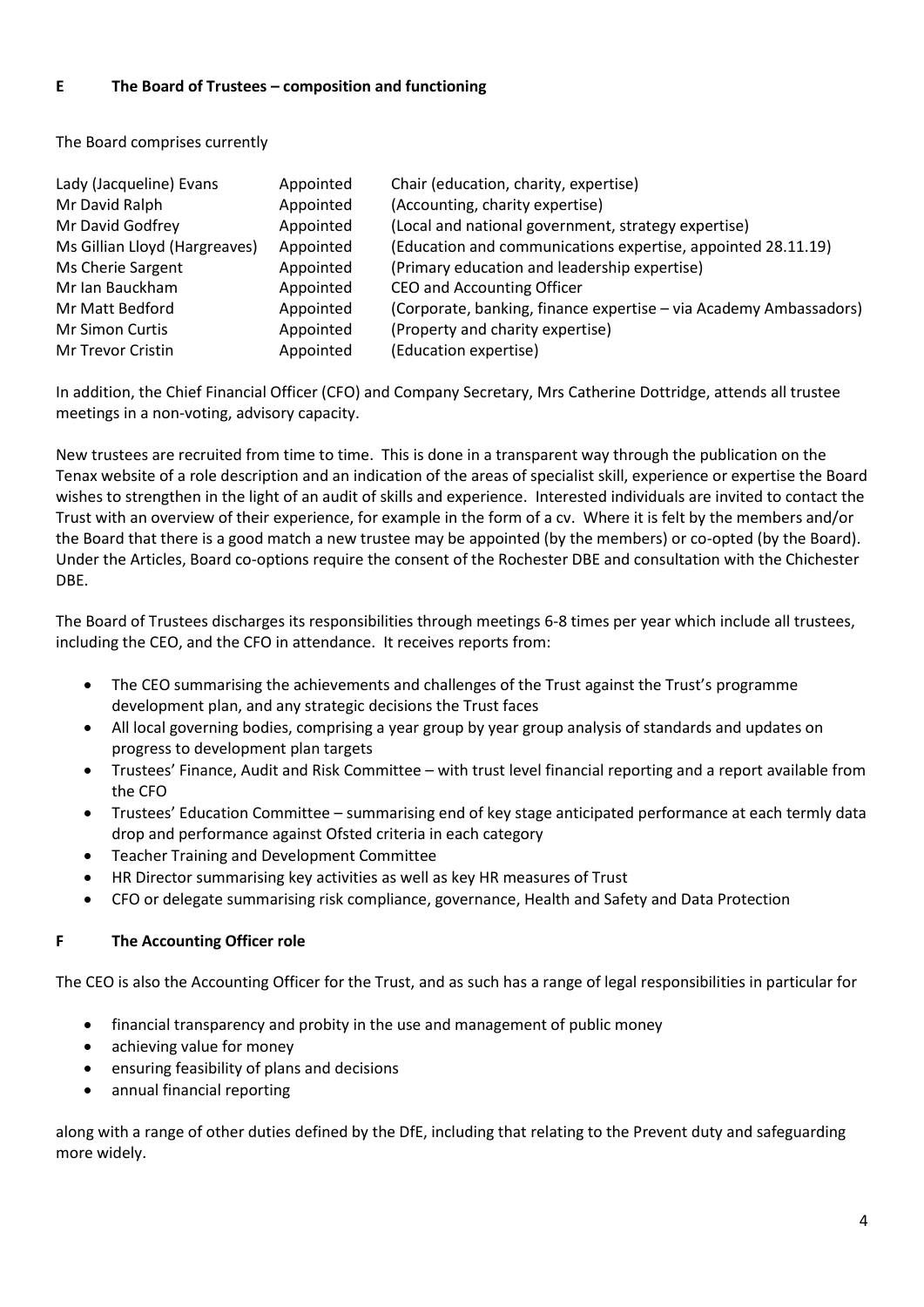The Accounting Officer has, in law, a direct personal responsibility to Parliament for the discharge of these responsibilities. The Accounting Officer's annual statement on regularity, propriety and compliance must be included in the Trust's annual report. This is a formal declaration by the Trust's accounting officer that his personal responsibilities to Parliament for the resources under his control during the year have been met.

The Accounting Officer is held to account by other trustees at all trust board and committee meetings, where he is questioned about projected and actual outturns (financial as well as educational) and projections, and trustees assure themselves of the robustness of mitigation strategies against the trust risk register. This happens at Board meetings and at every committee meeting.

## **G Trustees' responsibilities and duties**

The Companies Act 2006 applies to the Board of Trustees and imposes a general duty on them to

- act within their powers
- promote the success of the company
- exercise independent judgement
- exercise reasonable care, skill and diligence
- avoid conflicts of interest
- not to accept benefits from third parties
- declare interest in proposed transactions or arrangements.

The Board's main responsibilities are:

- A. To set and communicate a strategic vision for the Trust and to plan strategically for its future, including for its sustainable growth, future shape, leadership, outcomes and financial health and take stakeholders views into account.
- B. To assess and manage principal risks to the trust financial, educational, reputational and legal risk in particular – and to set an acceptable risk level in key areas and for key significant projects. This is done through the maintenance of a Trust risk register considered by trustees. There is a named trustee with responsibility for advising on risk who has extensive professional expertise in risk assessment and mitigation.
- C. To appoint and hold to account the CEO for the implementation of the Trust's overall performance, and for the discharge of the role of Accounting Officer, and to determine arrangements for the performance management of the CEO, including securing external professional advice. The CEO is held to account principally through outcomes set out in the trust development plan and progress towards them, and through the risk register and the satisfactory mitigation of principal risks.
- D. To ensure that the terms of the Funding Agreement are being fully met. This is done through an annual review of the obligations of the Funding Agreements as part of preparation for the annual report.
- E. To ensure that all strategic decisions are taken in the light of the Trust's charitable objects. The charitable objects are set out in the annual report and in the articles, and all trustees are familiarised with these when they join the board and regularly thereafter.
- F. To ensure the requirements of the Academies Financial Handbook (AFH) in force at the time are being fully met, in particular that the Trust Board takes overall responsibility for Trust funds and approves a delegation of financial powers that maintains robust internal controls. The CFO/Company Secretary leads on the AFH and ensures all trustees are familiar with its requirements
- G. To ensure that the Trust undertakes prudent financial planning and remains solvent at all times in order that it can continue to discharge its responsibilities. This is done through annual budget planning and prudent financial projections, along with stress testing against lower than anticipated income or higher than anticipated expenditure.
- H. To appoint, train and induct local governors, monitor the work of local governing bodies (LGBs) for each member academy and to delegate roles and responsibilities to those LGBs according to their capacity. This is done through advertising openly for local governors, and ensuing that there is a robust selection process in place for those who express interest, and that all newly appointed local governors access good quality bespoke professional development.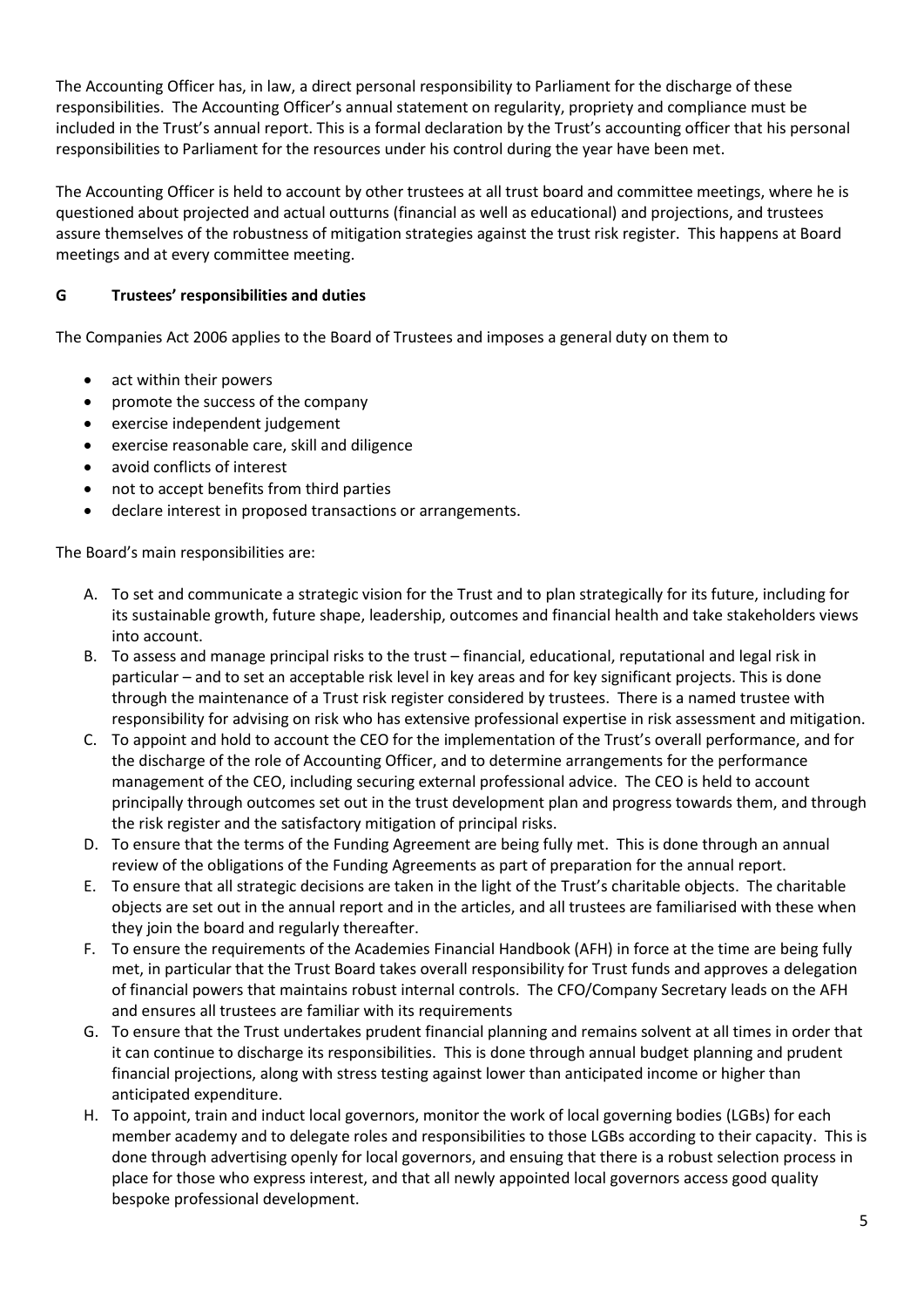- I. To set a budget for the Trust, (to include the 'trust contribution' and the allocations of funding for each school in the trust with a range of indicative benchmarks for the school to use when setting the individual school's budget), to monitor the budget of the Trust as a whole on a monthly basis and to take action when necessary in the light of that monitoring. This is done on the recommendation of the CFO who prepares draft budgets for approval.
- J. To ensure, in line with the requirements of the AFH, that an appeals procedure is in place for headteachers to challenge the budget share allocated to the school on grounds of unfairness or unreasonableness.
- K. To set end of key stage pupil achievement targets for each school, overall and by significant pupil groups such as the disadvantaged, to monitor end of key stage achievement at least three times per year and to take action when necessary in the light of that monitoring. Targets are set on the recommendation of the CEO and are designed to move performance overall forward incrementally each year towards outstanding, or maintain an outstanding level of performance.
- L. To set targets for pupil attendance for each school in the Trust, to monitor attendance at each school three times per year and to take appropriate action in the light of that monitoring. These targets are to move towards or maintain a high level of attendance.
- M. To receive minutes of each local governing body meeting (to include all papers and reports appended to them) and address issues arising from them 'by exemption'; to consider the executive summary of key issues produced by each LGB (see below under LGBs); to challenge the CEO where these reveal underperformance.
- N. To ensure that each LGB is discharging the obligations placed Trustees on their behalf with respect to the distinctive character of worship and religious education in the school. This is determined by the school's religious, or non-religious, designation prior to conversion, is set out in the Funding Agreement and is therefore a duty of trustees. In the Tenax Schools Trust this duty is delegated at an operational level to LGBs
- O. To make sure appropriate arrangements are made for the external verification or moderation of information provided by the CEO, CFO, LGBs, headteachers or other staff on any main area of responsibility, for example though commissioning of an external advisor or consultant from time to time, or the scrutiny of audit reports or external benchmarking data
- P. To ensure that the health and safety and safeguarding obligations of the Trust are met via regular reviews and reports on safeguarding and health and safety in each school. There is a nominated Safeguarding trustee.
- Q. To ensure that all conflicts of interest are declared and documented. Because conflicts of interest are the subject of regular briefing and training, trustees may identify conflicts of interest for other trustees, and as such are obliged to draw these to the attention of the chair. Once declared, identified and documented, conflicts of interest are managed by ensuring that no trustee is party to a decision from which they may derive personal advantage or advantaged for any party connected with them. In most cases this will mean being absent from both discussion and decision making on that issue. In some rare cases, and at the request of the chair, a conflicted governor may be asked to provide information about the conflicted issue but will always be absent from the decision itself. That absence will be specifically noted in minutes.

Trustees may delegate 'powers' to other committees or individuals, but in so doing cannot delegate 'responsibilities'. In other words, for all external purposes the accountabilities remain with the Board of Trustees even when another committee has received delegated powers.

Trustees' responsibilities are discharged through a series of meetings, 6-8 times per year, at which reports and information are received and examined, proposals discussed, challenged and shaped and further work commissioned. This work is assisted by a written report on the progress of the Trust against its short and medium term objectives produced at least three times per year by the CEO for the Trust Board. From time to time the Trust Board may ask a senior employee with a particular remit (for example a headteacher) to join a meeting to support such discussions.

Trustees do not receive payment for their work, but travelling expenses are met in line with the relevant policy.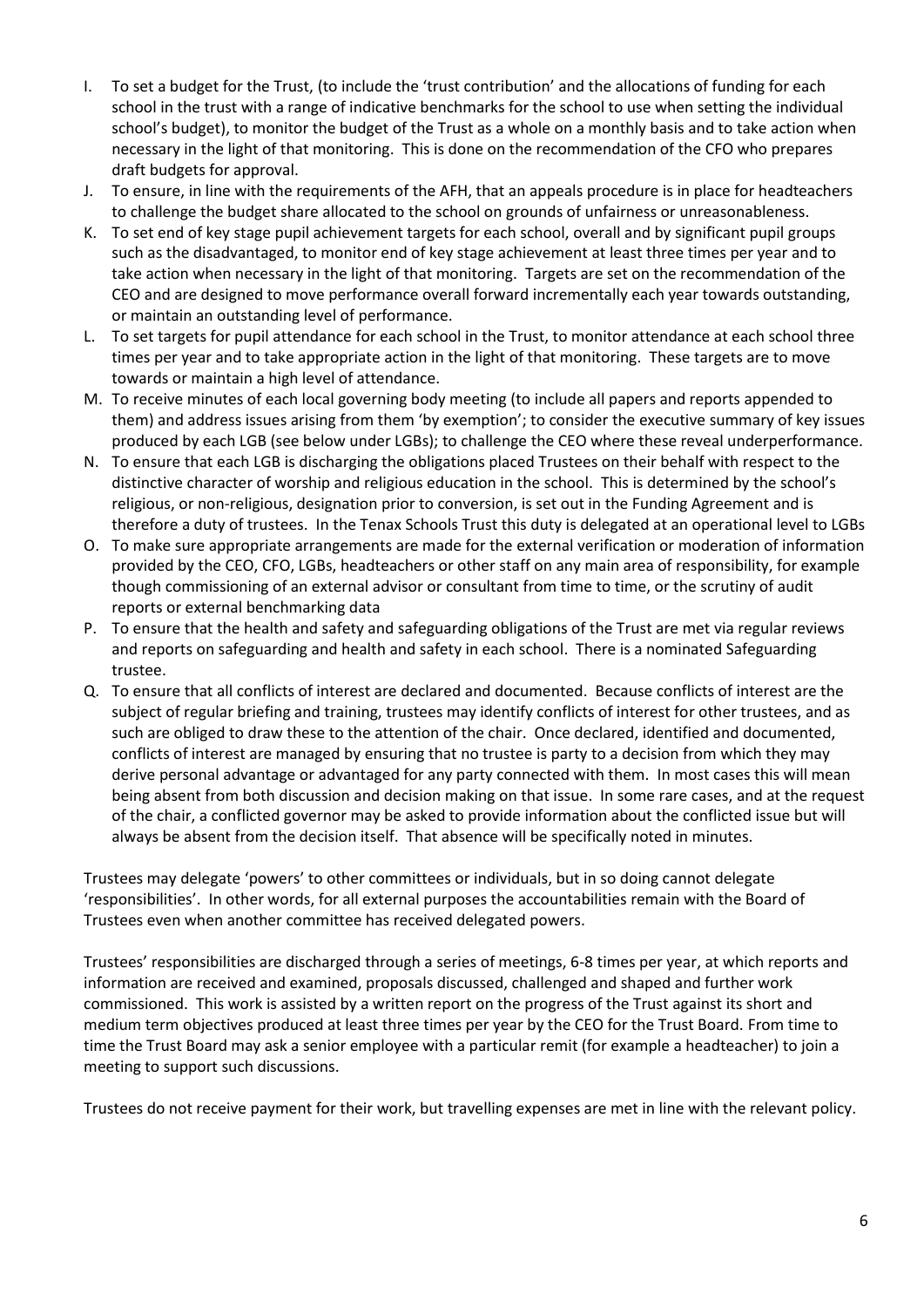#### **H Trust and school policies**

All statutory policies in the Trust are ultimately the responsibility of the Trust Board. To enable it to discharge this responsibility appropriately and in collaboration with the constituent schools, the Trust Board will either

- 1. set a full Trust wide policy,
- 2. set a 'policy principles' document (a framework within which headteachers develop a full and appropriately customised policy),
- 3. or delegate to headteachers or LGBs the power to develop their own policy.

Statutory policies and the levels of delegation for them are as follows:

| <b>Statutory policy</b>                          | Level at which set (see above) |
|--------------------------------------------------|--------------------------------|
| Safeguarding                                     | $\overline{2}$                 |
| Whistleblowing                                   | $\overline{1}$                 |
| Staff capability                                 | $\mathbf{1}$                   |
| Charging and remissions                          | $\mathbf{1}$                   |
| Behaviour                                        | 2                              |
| Relationship and sex education                   | $\overline{2}$                 |
| Special Educational Needs, including annual SEN  | $\overline{2}$                 |
| <b>Information Report</b>                        |                                |
| <b>Teacher Appraisal</b>                         | $\overline{1}$                 |
| Pay                                              | 1                              |
| Data protection                                  | 1                              |
| Health and safety                                | 1                              |
| Admissions                                       | $\overline{2}$                 |
| Accessibility plan                               | 3                              |
| Single Central Record and vetting                | $\mathbf{1}$                   |
| Complaints                                       | $\overline{2}$                 |
| Freedom of Information                           | $\overline{1}$                 |
| Premises management                              | $\mathbf{1}$                   |
| Equalities and duty to publish report every four | $\overline{2}$                 |
| years; annual statement of equality objectives   |                                |
| Staff discipline, conduct and grievance          | 1                              |
| <b>EYFS</b>                                      | 3                              |
| Dealing with allegations of abuse against staff  | $\overline{2}$                 |
| Pupils with medical conditions                   | $\overline{2}$                 |
| Worship, RE and religious ethos                  | 3                              |

#### **I Committees of the Trust Board**

There are two main committees of the Trust Board:

The Trust Finance Audit and Risk committee - The Committee has the strategic oversight of all matters related to Audit, Risk, Finance & Capital Assets. The Committee seeks to: direct and monitor internal scrutiny and the delivering of objectives, provide independent assurance over the suitability and compliance of financial systems and operational controls, and ensure that the Trust is operating within the Funding Agreement and in line with the Academies Financial Handbook; to assist fulfilling the Board's responsibility and decision making, and the Committee enables more detailed consideration for ensuring sound management of finances and capital assets, including proper planning, monitoring and probity. (detailed remit in its Terms of Reference).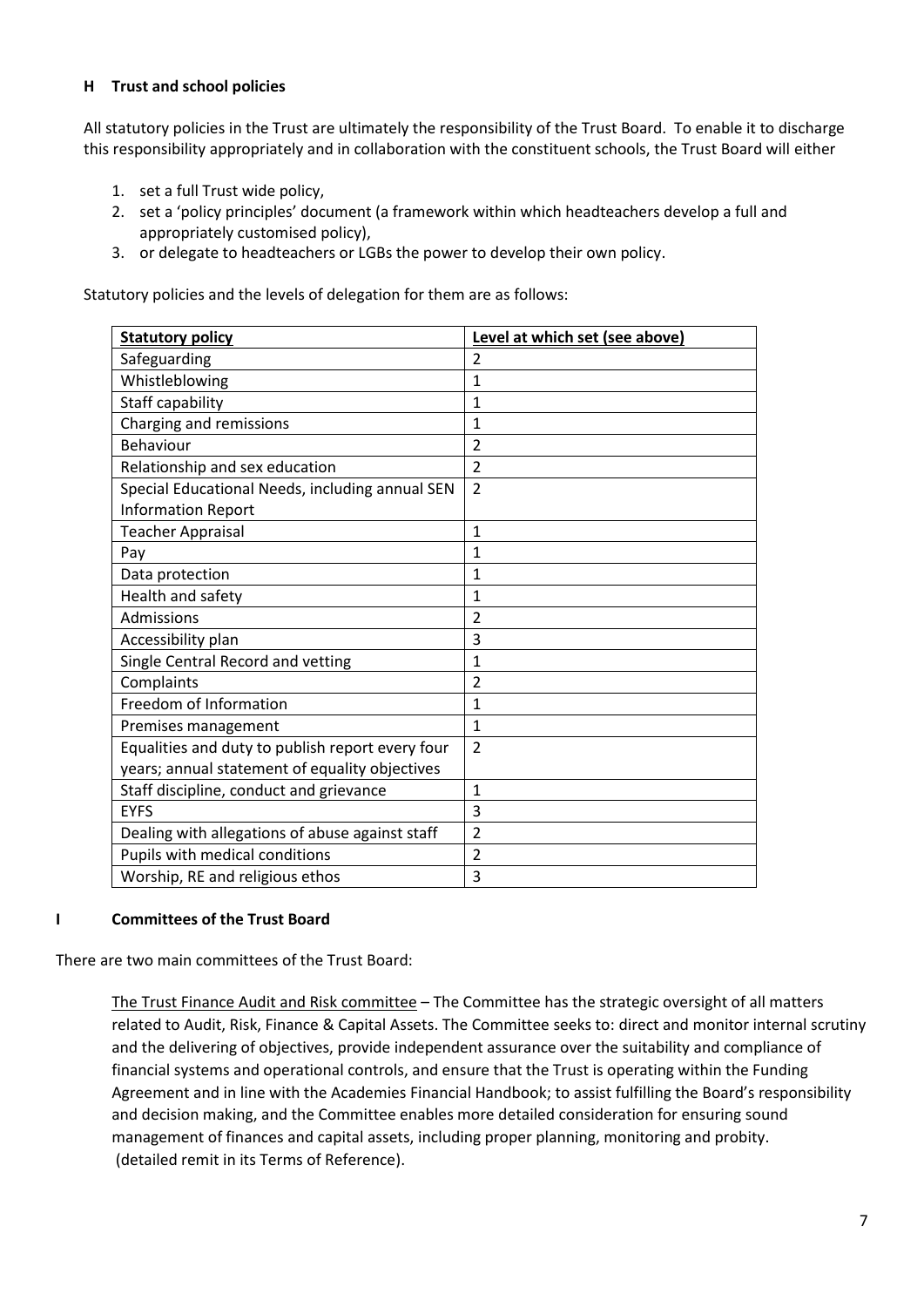• The Trust Education committee – acts as a scrutiny committee to assist the Board in discharging its standards-related accountabilities. The role of this Committee is to test and monitor information on end of Key Stage pupil performance using the Standards Dashboard. Where necessary to prevent underperformance it challenges headteachers, via the CEO, to propose and implement interventions and improvements, or challenges LGBs to discharge their responsibilities on standards more effectively (detailed remit in its Terms of Reference).

In addition there is a Pay and HR committee and further committees for specific purposes.

Membership of each subcommittee for 2020-21 is as follows:

Finance Audit & Risk Committee David Ralph (Chair) Matthew Bedford David Godfrey Jackie Evans (Chair of Trustees) only when audit matters are discussed Catherine Dottridge (CFO) must not participate as committee member when audit and risk matters are discussed or for the purposes of taking decisions on School Condition Allocation funding.

#### Education Committee

Cherie Sargent (Chair) Trevor Cristin Simon Curtis Jackie Evans

The Director of Primary Education and Headteacher of Bennett/Trust PD Lead attend all meetings of the Education Committee in a non-voting advisory capacity.

#### Pay and HR Committee

Matt Bedford (Chair) Lady (Jacqueline) Evans David Ralph Cherie Sargent

Teacher Training and Development Committee David Godfrey (Chair) David Ralph Gillian Hargreaves James Shaw Hamilton (Local Governor, Bennett Memorial Diocesan School) Jon Sparke (Executive Lead, Teacher Training and Development)

#### Teacher Training and Development Committee

The Committee shall meet at least each term and its proceedings shall be recorded and reported to the Board at the earliest convenient time; and in any case at the next meeting of the Board.

#### Purpose

To ensure accountability for the Trust's Teaching School Hubs (TSH) and SCITT against its strategic objectives and oversee the wider continuous professional development of Tenax staff and governors. The remit of the Committee covers Teacher Training and Development both across the Tenax Schools Trust and across the two Teaching School Hub (TSH) areas of West Kent and East Kent.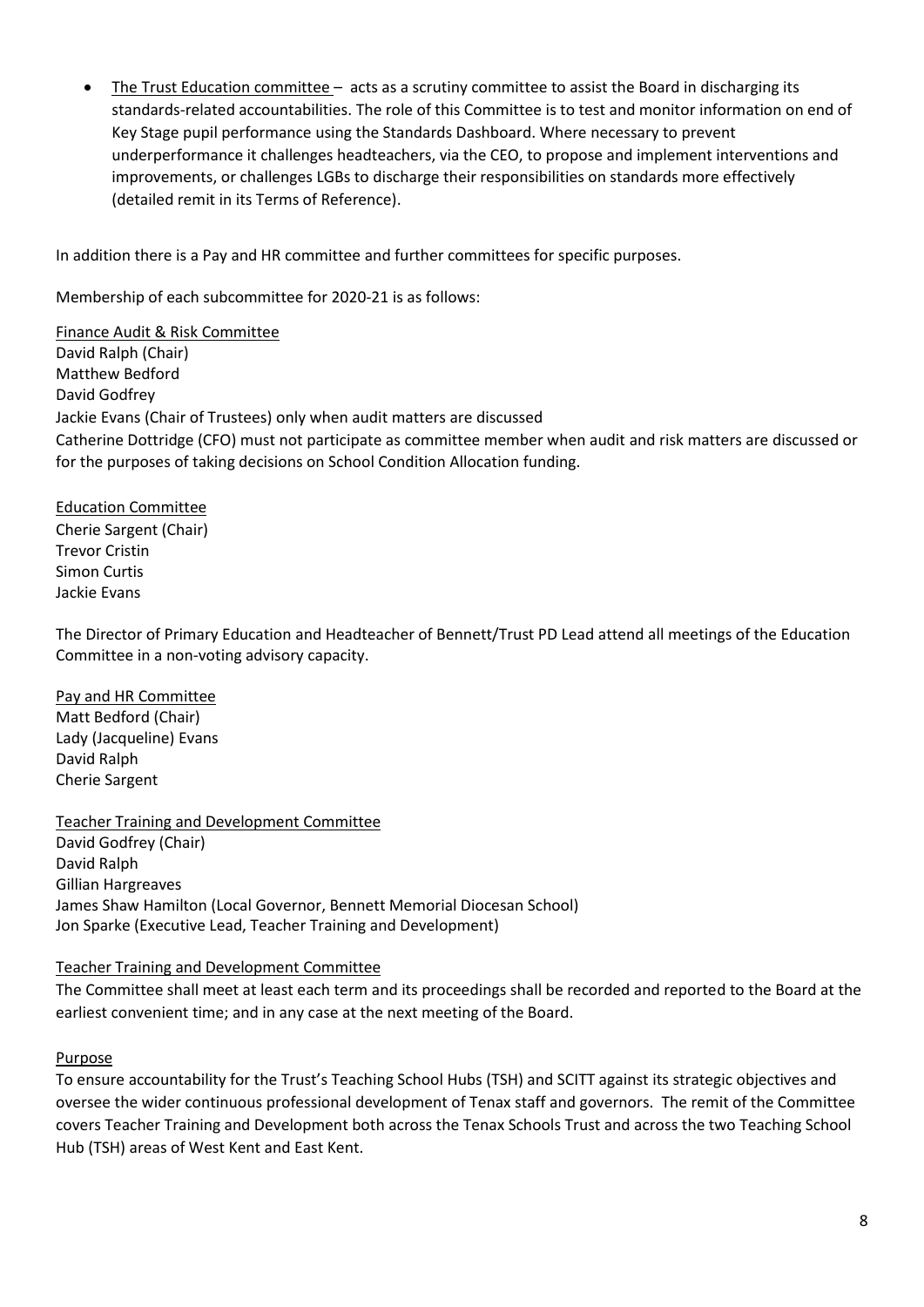#### Key governance responsibilities

- 1. To take responsibility for the creation of the strategic vision and for delivery of key success metrics for TSH as per terms and conditions of grant
- 2. To agree KPIs for SCITT and to take responsibility for progress towards achieving them
- 3. To identify and monitor key risks and controls for TSH and SCITT
- 4. To agree strategic objectives for the continual professional development of all Tenax teachers

## **J Local governing bodies**

Each school in the Trust will have a local governing body which is accountable to the Board of Trustees. This will comprise in each case

- The headteacher (ex officio)
- One further elected staff local governor (term: 3 years)
- Two elected parent governors (term: 3 years)
- Five or more governors appointed by the Trust Board (who may include trustees or employees from other schools in the trust selected on the basis of their skills or professional experience), each for a term of 3 years
- In the case of Church of England schools which have a clear link to a parish or parishes, it is desirable for the local incumbent, priest in charge, or a representative of the parish nominated by the PCC, to be a member of the LGB. This ensures close links between school and parish are nurtured and safeguarded. The quality and impact of these links form part of the school's SIAMS inspection. A nomination of a suitable person should be made by the incumbent, priest in charge or PCC to the Board of Trustees. The Board of Trustees has responsibility for and discretion over any such appointment.

The chair of each LGB is appointed by the Trust Board. A Vice Chair may be appointed or elected.

In cases where a separate Memorandum of Understanding or Deed of Agreement between Tenax and a local Site Trust is in place for the appointment of a proportion of Local Governors for that school, then the Tenax Trust may appoint additional local governors to ensure a working majority is in place if necessary for the proper discharge of its accountabilities.

There are no committees of LGBs. The frequency and scheduling of meetings are to be determined at local level, within a framework established by the Trust, providing that a minimum of 3 take place annually for established schools, and at least 6 per year for new schools or schools with an Ofsted category of less than Good.

Local governing body meetings are supported by local clerks who are line managed by the clerk to the Trust Board, in collaboration with whom agendas locally are planned in line with areas of responsibility set out below (see Line Management of Clerks below).

#### **K Areas of responsibility for LGBs**

Local Governing Bodies have a critical role to play in supporting the work of the School and the Trust. Their role falls into three main areas:

#### **a. Quality of Education**

- i. Approving a school improvement plan, produced at the start of each school year, which should have been prepared according to the Trust's guidance
- ii. Ensuring that the curriculum and its planning is fit for purpose, fully compliant with external and Trust requirements and enables pupils to flourish and maximise their potential
- iii. Examining progress for all pupils and identified pupil groups and in each year group (not just end of key stage), and challenging the headteacher where necessary (including the use of Pupil Premium and PE/Sport Premium income and their impact); acknowledging and celebrating significant improvement and strong performance.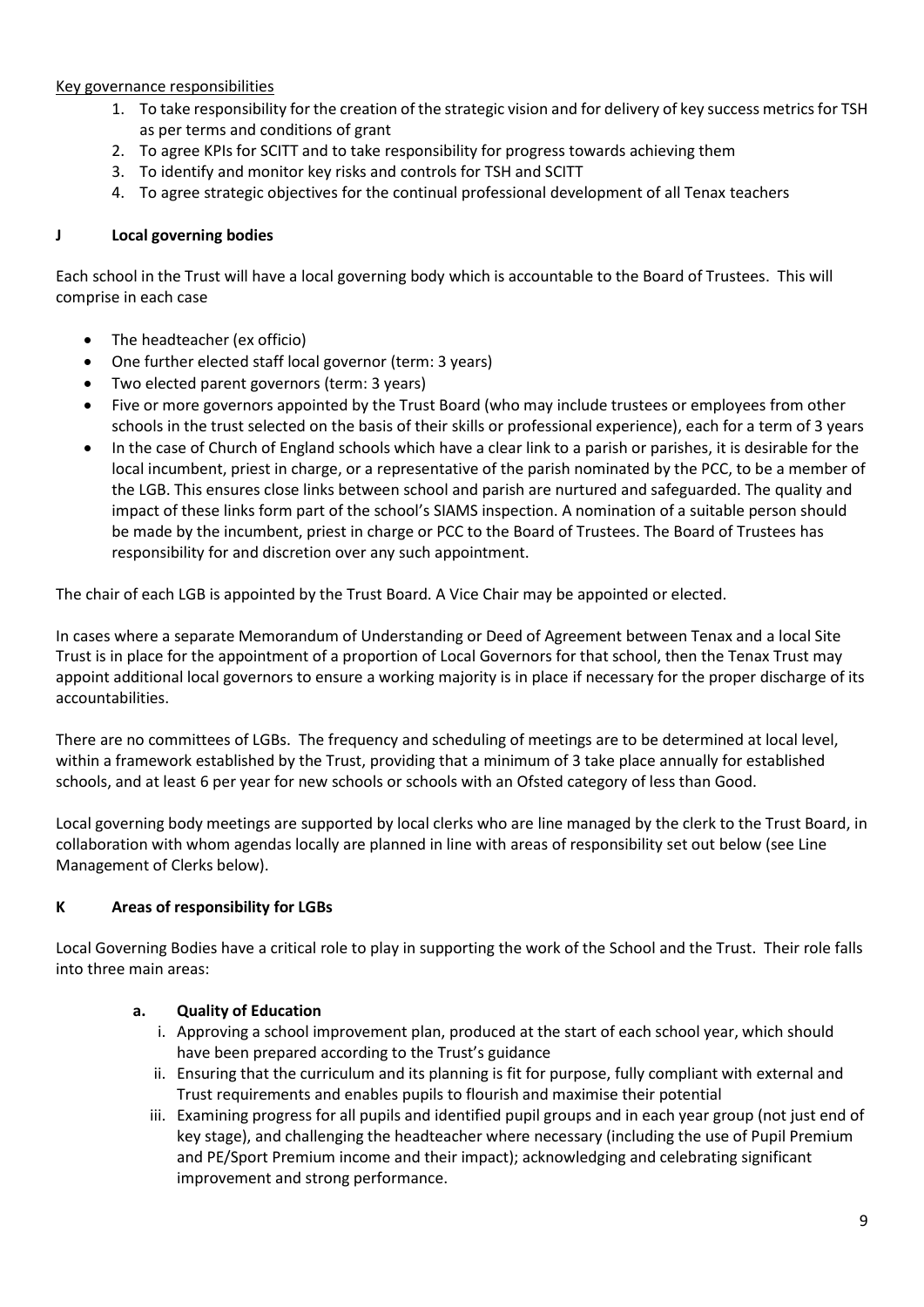- iv. Holding the school to account for the quality of teaching and its improvement; celebrating strong teaching or significantly improved teaching and its impact
- v. Ensuring that the quality of staff professional development is such that it enables the staff team as a whole better to meet the needs of the pupils in the school
- vi. Monitoring behaviour, exclusions and attendance, and ensuring that patterns are promptly identified by the school and appropriate interventions are put in place and monitored
- vii. Monitoring safeguarding in the school to hold the school to account for maintaining high standards of compliance and best practice; this will include ensuring all pre-employment checks are properly undertaken and recorded
- viii. Monitoring the achievement of pupils with SEND and who are disadvantaged to ensure that they achieve as well as other students

#### **b. Distinctive ethos, character and local traditions**

- i. Monitoring the character and quality of religious education to ensure that it meets the requirements, denominational or not, of the school's character as established in the Funding Agreement
- ii. Monitoring the character, content and quality of assemblies or collective worship to ensure that the meet the requirements, denominational or not, of the school's character as established in the Funding Agreement
- iii. Ensuring that the relationships education (primary) or relationships and sex education (secondary), teaching of British Values and Spiritual, Moral, Social and Cultural provision of the school meet appropriate requirements and are of a good standard;
- iv. Where there are established local relationships in place, for example with a local church, ensuring that these are appropriate to the school's character and are nurtured and maintained in the interests of the pupils the school serves
- v. Holding the school to account for the quality of the programme of personal development extracurricular provision, and for levels of pupil participation in opportunities offered, including by disadvantaged students, monitoring that programme and challenging the headteacher where necessary to improve it further; responsibility for the approval of residential and overseas visits.
- **c. Maintenance of good communication with and the confidence of parents and the wider local community**
	- i. Holding the school to account for the quality of external communication about the school to parents and the wider public, including the school website
	- ii. Monitoring communication with parents, both pupil-specific and general, and ensuring it is regular, clear, helpful and positive
	- iii. Ensuring that opportunities to project or represent the school at local, regional or national level are taken
	- iv. Ensuring that for the purposes of pupil recruitment the school publicises itself well and attracts good numbers of applicants – the aim should be for every school to be oversubscribed
	- v. Ensuring that the representation of the school to its community reflects the Trust's guidance and policies

#### d. **Policies**

In addition to the three main areas of LGB responsibility, the LGB will:

- i. Ensure that the school has adopted the latest Level 1 Trust-wide policies
- ii. Ensure that Level 2 policies are completed and approved by the Headteacher
- iii. Ensure that any Level 3 policies are developed and approved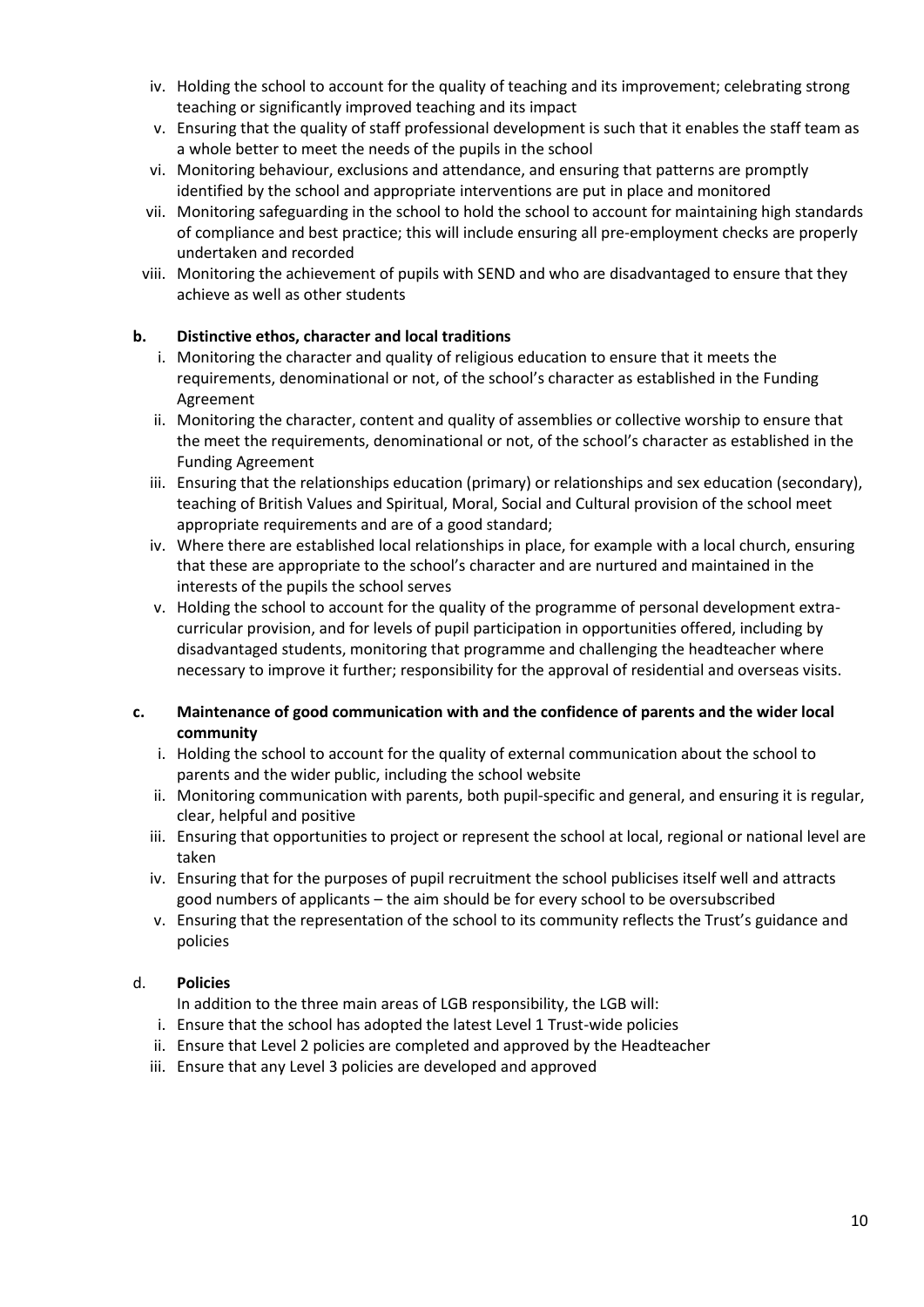#### **L Communication between LGBs and the Trust Board**

At least three times per year, the headteacher will produce a written report for the LGB covering the main areas of the LGB's responsibilities. This report will always be part of the communication between LGBs and the Trust Board. The report will cover: standards being achieved by each year group in key curriculum areas; attendance; exclusions; behaviour; quality of teaching; and staffing issues. In addition, the chair of each LGB, in collaboration with the clerk, will after each LGB meeting agree a short summary of ways in which the work of the school and the headteacher were challenged or supported (normally covered in the Standards Dashboard). This will include any issues of concern, key areas of significant progress, and listing briefly any interventions put in place. Where there is an issue of grave concern about the school's or the headteacher's performance, this may be communicated in a confidential annexe to this summary report.

The full minutes of each LGB will be available to trustees on a regular cycle, but issues in them will be addressed by exception only.

A forum for all LGB chairs also meets at least twice per year with the Chair of Trustees and CEO to raise matters of interest or concern.

## **N Line management of headteachers**

Headteachers of individual schools will be line managed professionally by the CEO or delegate, who will undertake the headteacher's annual performance review, as well as interim monitoring, and determine salary progression in the light of it. The CEO, or a person acting on his behalf, will ensure professional support and challenge on issues associated with standards and pupil performance.

Headteachers should see LGBs as important 'scrutiny and challenge' boards. LGBs' role is not to direct headteachers what specific course of action to follow on any particular issue, but to question challenge and as far as possible assure themselves that appropriate action is being taken to identify and address areas for improvement, and to flag a concern to the Trust Board if it is unsure. It is then for the CEO, acting on behalf of the Trust Board, to work with the headteacher to ensure the issue is appropriately resolved. If necessary and in extremis the CEO, as line manager, may use powers of direction to ensure a serious issue is acted upon.

Independent challenge to local headteachers will take place via the CEO, the LGB and, when required, via an externally sourced specialist sourced by the Trust for this purpose. The report of any such external review will be copied to the LGB and the Trust Board.

#### **O Financial accountability and line management of business managers**

Annual budget share is allocated to each school by the Trust Board, on the recommendation of the Trust Finance & Audit Committee, along with the notification of the annual Trust contribution and any specific benchmarks to be observed (such as use or accumulation of any carry forward, or a percentage of income to be used for staff or teacher costs).

It is then the responsibility of the headteacher in each school, working with the school's business manager, to agree a detailed budget for the year in question, using the Trust's budget planning format. That budget is then submitted to the Trust CFO for approval (in this the CFO is acting with delegated powers from the Trust Board). Once approved, the monthly reporting on income and spend is the responsibility of the school headteacher, with the support of the school's business manager, and is communicated to the Trust CFO at regular CFO-SBM meetings. If any variances are proposed to the budget, these must be agreed between the headteacher (via the SBM) and the CFO.

The CFO is accountable then to the Trust Board via the Trust Finance Committee for the overall financial outturns at the end of the year.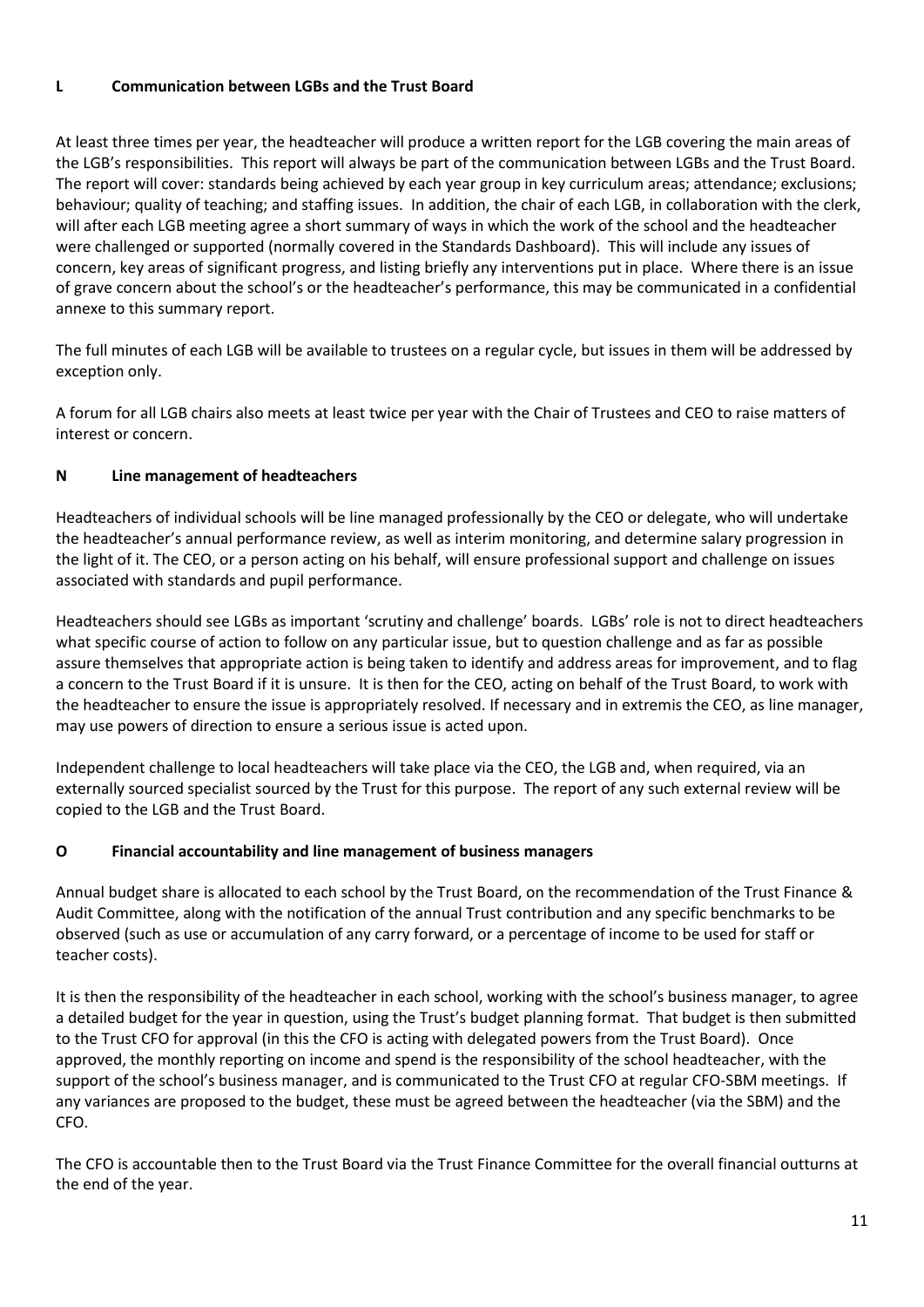Where an individual school believes that its allocated budget share is unreasonable or unfair, and the disagreement cannot be resolved at local level within the Trust, the AFH provides a line of appeal from the headteacher of that school to the ESFA directly, which may, if it cannot be resolved by the ESFA, be referred to the Secretary of State for adjudication, which is then binding on the Trust.

## **P Line management of clerks to LGBs**

Clerks to LGBs are line managed by the Trust Clerk (a professional clerk employed by the Trust) and are expected to work with her, and in consultation with local headteachers and chairs of LGBs, to prepare and clerk meetings. Regular communications opportunities are in place to ensure unity of message and purpose across the Trust.

Most meetings will be shaped by a template agenda which will act as a prompt for key areas of LGB, committee or Board responsibility. Sample template agendas are included at the appendices.

## **Q Quality of education and outcomes accountability**

Accountability for educational standards achieved at each national reporting point (end of key stage) sits with the CEO. The CEO exercises this through the regular line management of each school headteacher across the school year, via the Trust Standards Committee, and through the monitoring of pupil performance at each (at least termly) assessment point. Standards monitoring is part of each CEO report to the Board.

## **R Cycle of meetings**

A cycle of meetings is established to maximise the effectiveness of communication between each constituent tier of governance.

#### **S Annual review of governance and governor and trustee succession planning**

In order to ensure that governance is operating effectively in the trust, annually each trustee will complete a selfappraisal of their performance and contribution and will also complete a review of how well the Board as a whole is functioning, including its chairing. In addition, at least once every three years the Board should commission an external review of its governance, including a review of its own performance. Both of these will be reported to Members at the annual general meeting (AGM). In addition, the chair and vice chair will use the outcomes to inform training, development and to shape improvement in the Board's working.

The Board will be responsible not only for evaluating its own performance but also for evaluating the performance of the Local Governing Body. The chair of each LGB will meet annually with the chair of Trustees to review LGB performance – this discussion will be informed by self-appraisals and will result in areas for improvement in effective governance for that LGB.

#### Succession planning

- The Trust understands that it is essential that there is a diverse mix of experienced and newer governors and trustees covering a wide range of areas of expertise, and that normally governors and trustees should not serve more than two consecutive terms in office (unless for reasons such as covering rare skills shortage areas or other exceptional reasons).
- Annual reviews of governor expertise contributes to the strategy for the recruitment, retention, development and succession planning of governors and trustees.
- The Trust maintains a register of terms of office, skills and background, and other relevant information about each governor and trustee. This is used, in consultation with the chair and the members, to identify likely or actual vacancies or gaps.